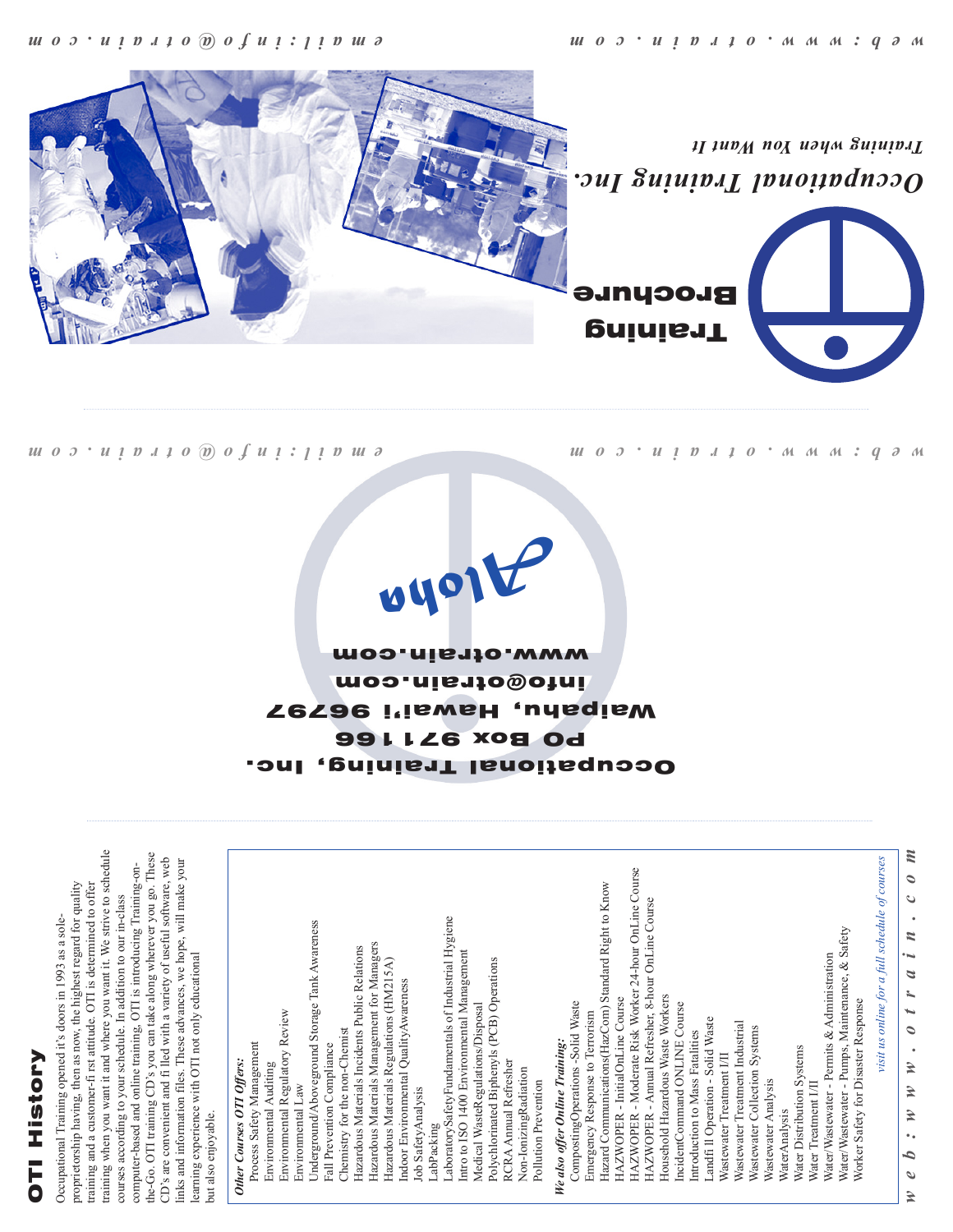#### Occupational Training Registration Form

| 1. Enroll me in the following course(s) $*$                                 | <b>Date</b> | <b>Cost</b> |
|-----------------------------------------------------------------------------|-------------|-------------|
| (40I) Hazardous Waste Operations and Emergency Response, 40 hour*           |             | \$625       |
| (24I) Hazardous Waste Operations and Emergency Response, 24 hour*           |             | \$425       |
| (8S) Hazardous Waste Operations and Emergency Response Supervisor, 8 hour‡  |             | \$250       |
| (8R) Hazardous Waste Operations and Emergency Response Refresher, 8 hour .: |             | \$200       |
| (10GI) OSHA General Industry Standards, 10 hour                             |             | \$350       |
| (30GI) OSHA General Industry Standards, 30 hour                             |             | \$650       |
| (10C) OSHA Construction Industry Standards, 10 hour                         |             | \$350       |
| (30C) OSHA Construction Industry Standards, 30 hour                         |             | \$650       |
| (4T) Hazardous Materials Transportation, 4 hour .                           |             | \$150       |
| (8CS) Permit Required Confined Space Entry, 8 hour                          |             | \$250       |
| (16CSR) Permit Required Confined Space Rescue, 16 hour                      |             | \$375       |
| (16PSM) Process Safety Management                                           |             | \$500       |
| (2Pb) Lead Awareness, 2 hour                                                |             | \$75        |
| (4RP) Respiratory Protection and Fit Testing (QLFT), 4 hour‡                |             | \$100       |
| (FT) Quantitative Fit Testing (QNFT) only#                                  |             | \$35        |
| (16AO&M) Asbestos Operations and Maintenance Initial, 16 hour               |             | \$225       |
| (2AA) Asbestos Awareness, 2 hour                                            |             | \$75        |
| (8EA) Environmental Auditing, 8 hour                                        |             | \$180       |
| (16Ch) Chemistry for the non-Chemist, 16 hour                               |             | \$400       |
| (CPR) First Aid / CPR / AED, 8 hour                                         |             | \$75        |
| (ISO14) Intro to ISO 1400 Environmental Management Standards, 16 hour       |             | \$595       |
| (8SC) Scaffolding Competent Person, 8 hour                                  |             | \$350       |
| (4SC) Scaffolding User, 4 hour                                              |             | \$100       |
| (4FL) Forklift Operator, 4 hour (initial / recertification)                 |             | \$125       |
| (4BBP) Bloodborne Pathogens, 4 hour                                         |             | \$75        |

*\*See our website: www.otrain.com for course descriptions and additional course offerings. ‡Prerequisite must be met. •Training offered online.*

| 2. Registration Information (please duplicate form for multiple registrations) |  |  |  |
|--------------------------------------------------------------------------------|--|--|--|
|                                                                                |  |  |  |
|                                                                                |  |  |  |

| Student: |         |  | Company: |          |  |
|----------|---------|--|----------|----------|--|
| Address: |         |  |          | Contact: |  |
| Phone:   | Mobile: |  | Email:   |          |  |

3. Payment Information: Advanced payment by check entitles you to a five percent (5%) discount. Advanced payments MUST be received at least 7 days prior to the beginning of class. All outer island courses, add ten percent (10%), no prepayment discount. Cancellation Policy: You may cancel up to 14 days prior to the course for a full refund. If canceling between 14-7 days before, you will receive a refund less a 10% enrollment charge. For cancellations less than 7 days prior to course you may 1) send a substitute from your firm or 2) transfer to another course of your choosing offered within the next 12 months.

| Check:        |                   |  |                                          | (check should be made payable to Occupational Training Inc.) |  |
|---------------|-------------------|--|------------------------------------------|--------------------------------------------------------------|--|
| PO Number:    |                   |  | Authorization:                           |                                                              |  |
|               | V/MC/AMEX Number: |  |                                          | <b>Expiration Date:</b>                                      |  |
| Name on Card: |                   |  | $\vert$ CVN# (3-digit# on back): $\vert$ | Billing Zip Code:                                            |  |

*4. Email/Send/Fax completed form and/or Payment to:* **Occupational Training, Inc. PO Box 971166 Waipahu, HI 96797 Phone: (808) 455•6663 Fax: (808) 682•0976 Email: info@otrain.com**

Reset Form Print Form Email Form

*Occupational Training reserves the right to postpone or cancel any course for any reason.*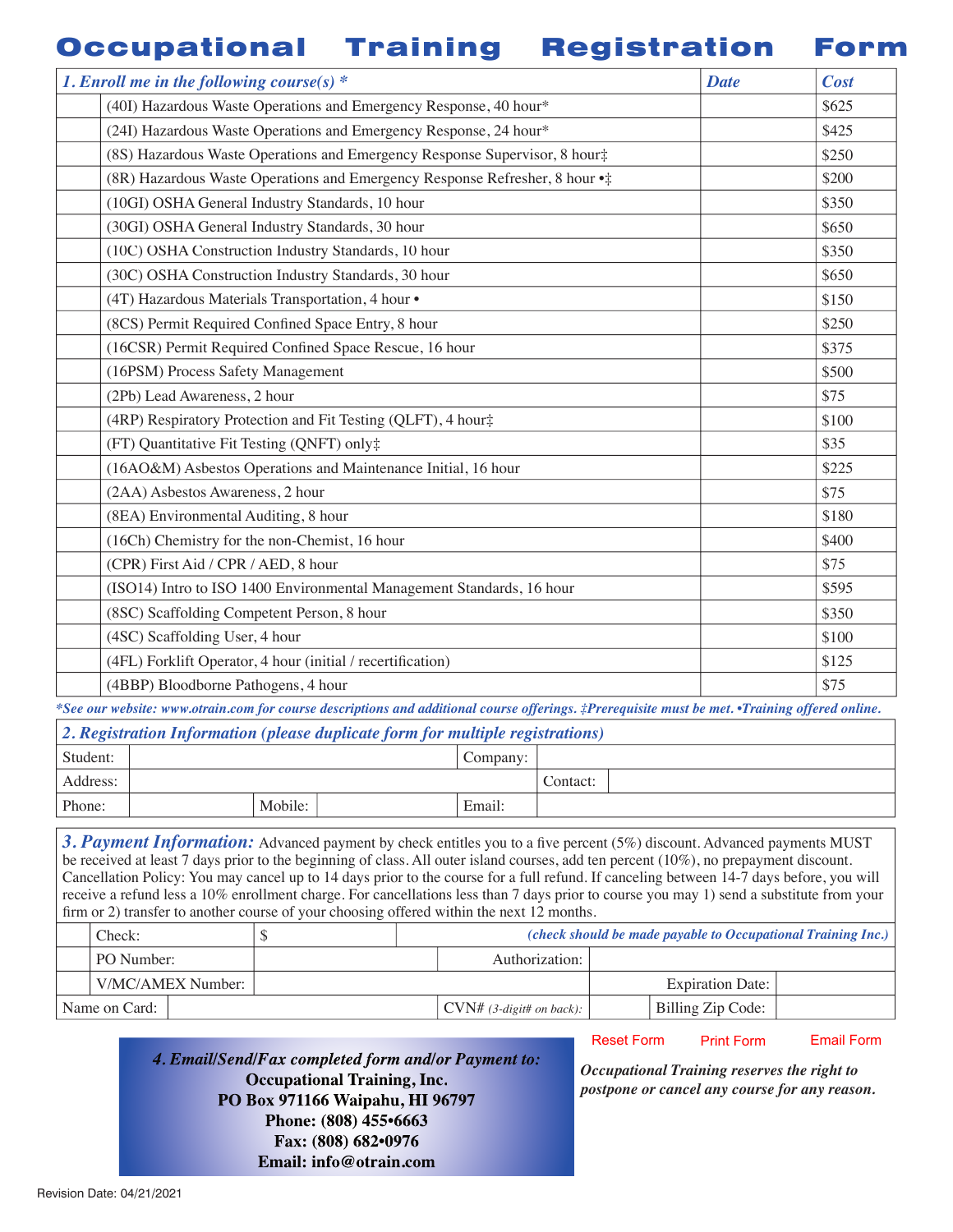|                          | DEC              |                                    |                                                     |                                                                                               |                                                                                                                                                                                                                                                                                                                                               |                                    |                                                                |                   |                  |                   |                  |       |                    |                         |                 |                 |                          |                   |                                             |                                             |                                             |                                             |                          |
|--------------------------|------------------|------------------------------------|-----------------------------------------------------|-----------------------------------------------------------------------------------------------|-----------------------------------------------------------------------------------------------------------------------------------------------------------------------------------------------------------------------------------------------------------------------------------------------------------------------------------------------|------------------------------------|----------------------------------------------------------------|-------------------|------------------|-------------------|------------------|-------|--------------------|-------------------------|-----------------|-----------------|--------------------------|-------------------|---------------------------------------------|---------------------------------------------|---------------------------------------------|---------------------------------------------|--------------------------|
|                          | $\sum_{N}$       | 10/31-11/4 (mon-fri) 5-9 (mon-fri) | 10/31-11/2 (mon-wed) 5-7 (mon-wed)                  |                                                                                               |                                                                                                                                                                                                                                                                                                                                               |                                    |                                                                |                   |                  |                   |                  |       |                    |                         |                 |                 |                          |                   |                                             |                                             |                                             | $1$ (thu)                                   | 2(fri)                   |
|                          |                  |                                    |                                                     | $\frac{7 \text{ (mon)}}{10 \text{ (thu)}}$                                                    |                                                                                                                                                                                                                                                                                                                                               |                                    |                                                                |                   |                  |                   |                  |       |                    |                         |                 |                 |                          |                   |                                             |                                             | 8 (tue)                                     |                                             | 9 (wed)                  |
|                          | DС               | $3-7$ (mon-fri)                    | 3-5 (mon-wed)                                       | $\begin{array}{c} 11 \text{ (tue)}\\ 17 \text{ (mon)} \end{array}$                            | $14~(\mathsf{fri})$                                                                                                                                                                                                                                                                                                                           |                                    |                                                                | $12-13$ (wed-thu) |                  | 20-21 (thu-fri)   |                  |       |                    |                         |                 |                 |                          |                   |                                             | $18$ (tue)                                  |                                             |                                             | 19 (wed)                 |
|                          | SEP              | $12-16$ (mon-fri)                  | $12-14$ (mon-wed)                                   | $\frac{19}{29} \frac{(mon)}{(thu)}$                                                           |                                                                                                                                                                                                                                                                                                                                               |                                    |                                                                | 22-23 (thu-fri)   |                  | $26-27$ (mon-tue) |                  |       | 30 (fri)           | 30 (fri)                | 28(wed)         | 28 (wed)        |                          |                   | 20 (tue)                                    |                                             |                                             |                                             | 21 (wed)                 |
|                          | <b>AUG</b>       | $1-5$ (mon-fri)                    | $1-3$ (mon-wed)                                     | $\begin{array}{c} 8 \; (\text{mon}) \\ 17 \; (\text{well}) \\ 22 \; (\text{mon}) \end{array}$ | $18$ (thu)                                                                                                                                                                                                                                                                                                                                    | $25$ (thu)                         | 26 (fri)                                                       | 11-12 (thu-fri)   |                  | 9-10 (tue-wed)    |                  |       | 16 (tue)           | 16 (tue)                | 15 (mon)        | 15 (mon)        |                          |                   |                                             |                                             |                                             | $23$ (tue)                                  | 24 (wed)                 |
|                          | $\exists$        | 11-15 (mon-fri)                    | 11-13 (mon-wed)                                     | $\frac{18 \;(\text{mon})}{29 \;(\text{fri})}$                                                 | 8 (fri)                                                                                                                                                                                                                                                                                                                                       | 28 (thu)                           | $27$ (wed)                                                     | 21-22 (thu-fri)   |                  | 25-26 (mon-tue)   |                  |       | 7 (thu)            | 7 (thu)                 | 6 (wed)         | 6 (wed)         |                          |                   |                                             |                                             | 19 (tue)                                    |                                             | 20 (wed)                 |
| OTI 2022 Linear Calendar | NN               | 13-17 (mon-fri)                    | 13-15 (mon-wed)                                     | 20 (mon)<br>24 (fri)                                                                          |                                                                                                                                                                                                                                                                                                                                               | 23 (thu)                           |                                                                | 6-7 (mon-tue)     |                  | 8-9 (wed-thu)     |                  |       |                    |                         |                 |                 |                          |                   |                                             | $21$ (tue)                                  |                                             |                                             | 22 (wed)                 |
|                          | MAY              | $2-6$ (mon-fri)                    |                                                     | $2-4$ (mon-weed)<br>9 (mon)<br>20 (fri)<br>23 (mon)<br>25 (th u)                              | 27(fri)                                                                                                                                                                                                                                                                                                                                       | 13 (fri)                           | $12$ (thu)                                                     | 17-18 (tue-wed)   |                  | $10-11$ (tue-wed) |                  |       | 19 (thu)           | $19$ (thu)              | 16 (mon)        | 16 (mon)        |                          |                   | 24 (tue)                                    |                                             |                                             |                                             | 25 (wed)                 |
|                          | APR              | $4-8$ (mon-fri)                    |                                                     | 22(fri)                                                                                       |                                                                                                                                                                                                                                                                                                                                               |                                    |                                                                | 18-19 (mon-tue)   | 18-21 (mon-thu)  |                   |                  |       |                    |                         |                 |                 |                          | $11-12$ (mon-tue) |                                             |                                             |                                             | 13(wed)                                     | 14 (thu)                 |
|                          | <b>MAR</b>       | $2/28 - 3/4$ (mon-fri)             | 1/21-2/2 (mon-wed) 2/28-3/2 (mon-wed) 4-6 (mon-wed) | 14 (mon)<br>23 (wed)                                                                          | 9 (wed)                                                                                                                                                                                                                                                                                                                                       |                                    | 24 (thu)                                                       | 21-22 (mon-tue)   |                  | 10-11 (thu-fri)   |                  |       | $18~(\mathrm{fm})$ | $18~(\mathrm{fm})$      | $17$ (thu)      | $17$ (thu)      | 7-8 (mon-tue)            |                   |                                             |                                             | 15 (tue)                                    |                                             | 16 (wed)                 |
|                          | FEB              | $1/31 - 2/4$ (mon-fri)             |                                                     | 7 (mon)<br>18 (fri)                                                                           |                                                                                                                                                                                                                                                                                                                                               |                                    |                                                                | 8-9 (tue-wed)     |                  | 10-11 (thu-fri)   |                  |       | 17 (thu)           | $17$ (thu)              | 14 (mon)        | 14 (mon)        |                          |                   |                                             | $15$ (tue)                                  |                                             |                                             | 16 (wed)                 |
|                          | <b>JAN</b>       | $3-7$ (mon-fri)                    | 3-5 (mon-wed)                                       | $\begin{array}{l} 14 \; \text{(fri)}\\ 20 \; \text{(th u)}\\ 24 \; \text{(mon)} \end{array}$  | $12$ (wed)                                                                                                                                                                                                                                                                                                                                    | 25 (tue)                           | 26 (wed)                                                       | $10-11$ (mon-tue) |                  | 27-28 (thu-fri)   |                  |       | 21(fri)            | $21 \, (\mathrm{fri})$  | 13 (thu)        | $13$ (thu)      |                          |                   | 18 (tue)                                    |                                             |                                             |                                             | 19 (wed)                 |
|                          | $Length$<br>Cost | 40 hour<br>\$625                   | 24 hour<br>\$425                                    | 8hour<br>\$200                                                                                | 8 hour<br>\$225                                                                                                                                                                                                                                                                                                                               | 8hour<br>\$200                     | 8 hour<br>\$250                                                | 10 hour<br>\$350  | 30 hour<br>\$650 | 10 hour<br>\$350  | 30 hour<br>\$650 | 4hour | \$75               | 4 hour<br>$$75$         | 4 hour<br>\$125 | 4 hour<br>\$100 | 16 hour<br>\$410         | 16 hour<br>\$275  | 2 hour<br>\$75                              | 2 hour<br>\$75                              | 2hour<br>\$75                               | 2 hour<br>\$75                              | 2 hour<br>\$60           |
|                          | Pictogram        | €<br>$\frac{9}{4}$                 | €<br>24                                             | $\bigoplus\limits_{i=1}^k$<br>$\infty$                                                        | $\begin{picture}(22,10) \put(0,0){\line(1,0){155}} \put(15,0){\line(1,0){155}} \put(15,0){\line(1,0){155}} \put(15,0){\line(1,0){155}} \put(15,0){\line(1,0){155}} \put(15,0){\line(1,0){155}} \put(15,0){\line(1,0){155}} \put(15,0){\line(1,0){155}} \put(15,0){\line(1,0){155}} \put(15,0){\line(1,0){155}} \put(15,0){\line(1,0){155}} \$ | <b>DANGER</b><br>CONFINED<br>SPACE | <b>SCAFFOLD<br/>INCOMPLETE<br/>DO NOT USE</b><br><b>DANGER</b> | Ronalden          | Construction     |                   |                  | 垦     | q                  | g<br>$\hat{\mathbf{P}}$ | ï               | $\mathfrak{G}$  | <b>The Second Second</b> |                   | Pesticide<br>Applicator<br>Training - Part1 | Pesticide<br>Applicator<br>Training - Part2 | Pesticide<br>Applicator<br>Training - Part3 | Applicator<br>Training - Part4<br>Pesticide | Hazard<br>Communications |
|                          | COURSE           | $\overline{q}$                     | 24                                                  | $_{\rm s}$                                                                                    | $8\bar{S}$                                                                                                                                                                                                                                                                                                                                    | SCS                                | 3SC                                                            | <b>10CI</b>       | 30CI             | $1061$            | 30GI             |       | 4FL                | 4BBP                    | $\overline{4}$  | 4RP             | 16PSM                    | 16CH              | 2PA1                                        | 2PA2                                        | 2PAS                                        | 2PA4                                        | 2H <sub>C</sub>          |